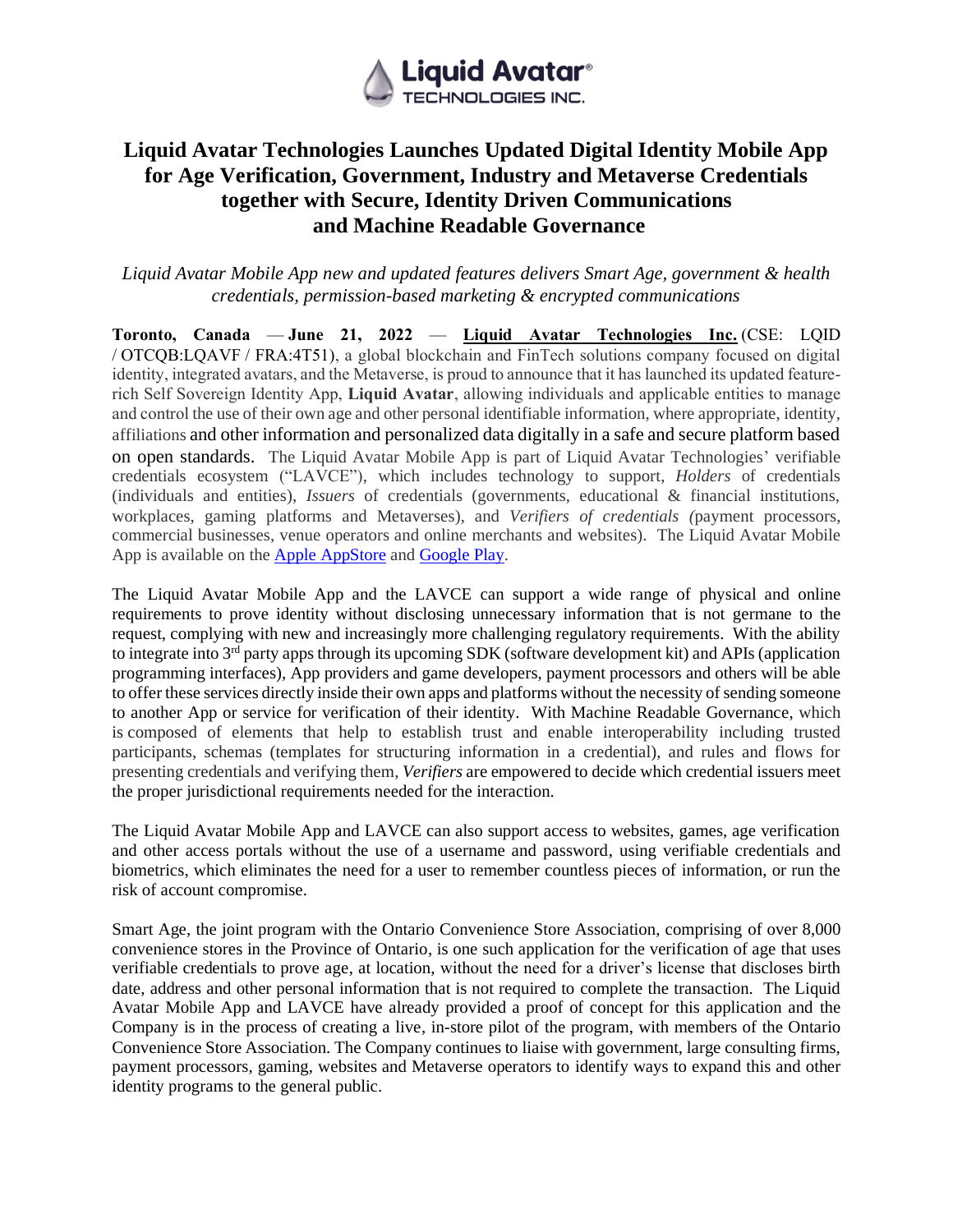

One of the key new features being introduced to the Liquid Avatar Mobile App is Encrypted Messaging. Using W3C protocols and Decentralized Identifier Communication ("DIDComm"), this is an early adopter application that brings this new, cryptographically secure messaging to the market, providing security over communications between parties that is not dependent on phone or telecommunications protocols. Encrypted Messaging can be tied to other Liquid Avatar features like reusable identity credential or biometric challenge for increased privacy, safety, and security.

### **New and Updated Features:**

### **New Features:**

- Encrypted Messaging
- Machine Readable Governance
- LQID Card available in the US shortly, with wait list currently available
- Smart Age
- Bank grade reusable identity credentials for over 200 countries
- Phone & email Verifiable Credentials
- Secondary authentication via SMS, PIN and Voice Recognition
- Integration to the Liquid Avatar Marketplace

# **Updated Features:**

- New interface providing a better customer experience
- Updated Avatar Lockers including your purchased avatars
- Verifiable Credentials available for the Metaverse, restaurant reservations, KYC validation and gaming

# **Coming Soon:**

- Sharing avatars
- Liquid Shopz
- Enhanced language translation

*"We are excited for this release that clearly puts Liquid Avatar at the forefront of the WEB3 transformation", RJ Reiser, Chief Information Officer. "Based on Self Sovereign Identity principles, individuals and entities can create a reusable identity Verifiable Credential that can be used with the LAVCE platform to prove who they are without sharing private data. This is the foundation to provide safe and secure online services that begin to realize the benefits of Web3."*

In addition to the Smart Age program, the Company is working to develop new and innovative programs that can be used to support government, regulatory and industry restrictions for gaming, content, and access. This innovative approach is expected to allow but does not guarantee the ability for organizations to issue membership, access NFTs and other credentials that can be then supported by specific rules for access and governance like age, qualifications, and jurisdictional availability. At present, the Company does not have any formal arrangements with Issuers or Verifiers for these programs.

*For more information on Liquid Avatar Technologies, please visit [https://liquidavatartechnologies.com.](https://liquidavatartechnologies.com/)*

*If you would like to join our mailing list and receive updates from Liquid Avatar Technologies, please [click here.](https://hello.liquidavatar.com/liquid-avatar-updates)*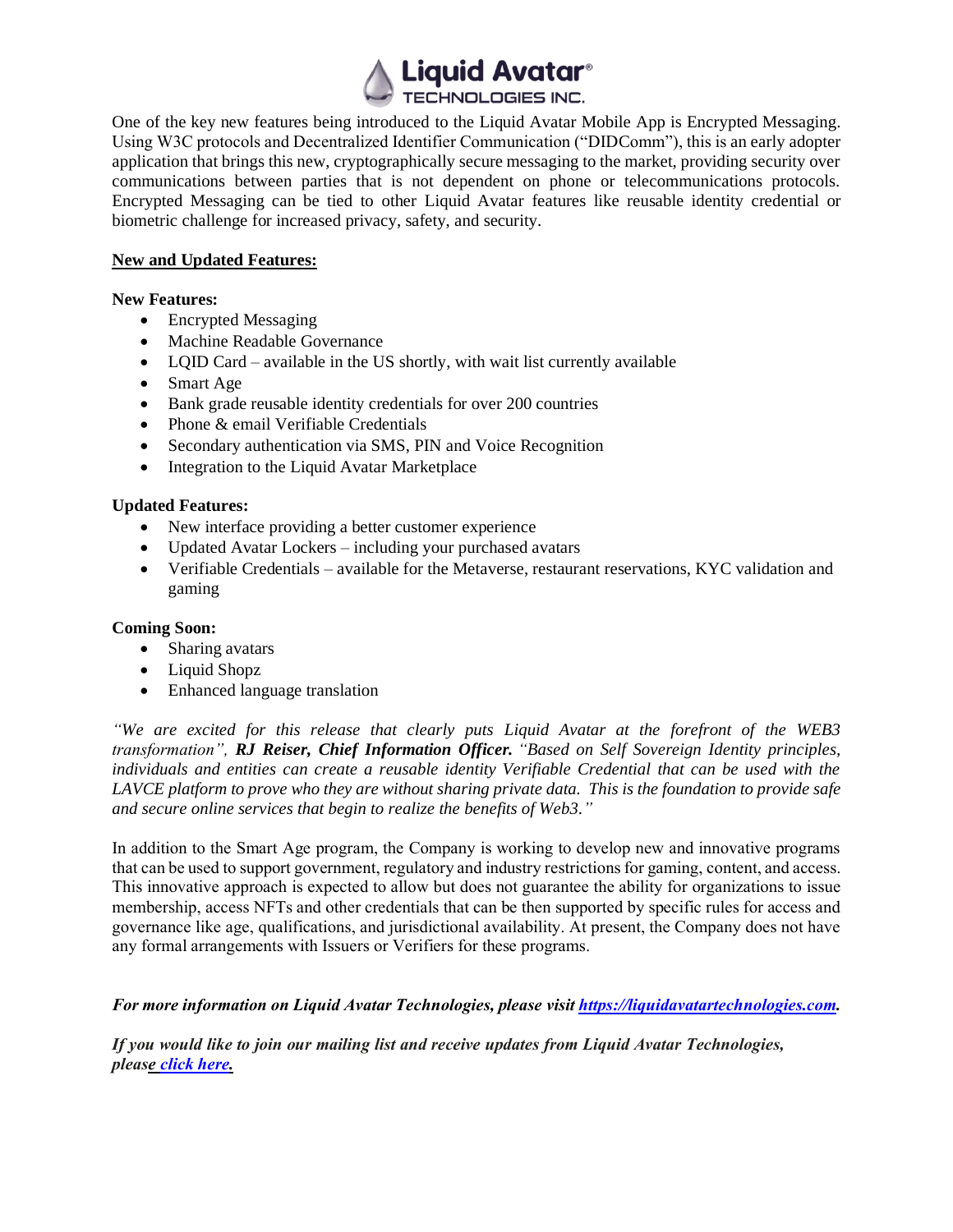

#### **About Liquid Avatar Technologies Inc. - [www.liquidavatartechnologies.com](http://www.liquidavatartechnologies.com/)**

Liquid Avatar Technologies Inc. focuses on the verification, management and monetization of Self Sovereign Identity, empowering users to control and benefit from the use of their online identity.

The Liquid Avatar Mobile App, available in the Apple App Store and Google Play, is a verified Self Sovereign Identity platform that empowers users to create high quality digital icons representing their online personas. These icons will allow users to manage and control their digital identity and Verifiable Access and Identity Credentials, and to use Liquid Avatars to share public and permission based private data when they want and with whom they want.

The Liquid Avatar Verifiable Credentials Ecosystem (LAVCE) has been developed to support all participants in a digital credential ecosystem, including the Holder, Issuer and Verifier, using state-of-the-art blockchain and open standards technologies initially as a node on the Indicio Network. The Company is a voting and steering committee member of the Trust over IP Foundation, founding and steering committee member of Cardea, a Linux Foundation Public Health project, member of the Good Health Pass collaborative, DIACC, the Covid Credentials Initiative ("CCI"), The Linux Foundation and a founding member of the Lumedic Exchange.

The Company has a suite of early-stage programs that support the Liquid Avatar Mobile App program, including Liquid Shopz, a cash back and reward program that has over 600 leading online merchants, which is in the pre-launch phase, and is working to release its own branded network payment card in the United States, the LQID Card, with the world's first Metaverse Rewards program.

The Company's subsidiary, [Oasis Digital Studios, i](https://oasisdigitalstudios.com/)s a creative and development agency that supports a wide range of artists, talent, and enterprises with Non-Fungible Token (NFT) solutions. Oasis owns 50% of and controls the [Aftermath Islands](https://aftermathislands.com/) Metaverse program.

Liquid Avatar Technologies Inc. is publicly listed on the Canadian Securities Exchange (CSE) under the symbol "LQID" (CSE:LQID).

The Company also trades in the United States, on the OTCQB under the symbol "LQAVF" and in Frankfurt under the symbol "4T51".

If you have not already joined our mailing list and would like to receive updates on Liquid Avatar Technologies Inc., please visit https://hello.liquidavatar.com/liquid-avatar-updates.

For more information, please visit [www.liquidavatartechnologies.com](http://www.liquidavatartechnologies.com/)

#### **Media Contacts**:

#### **[ir@liquidavatar.com](mailto:ir@liquidavatar.com)**

*The CSE has not reviewed and does not accept responsibility for the adequacy or accuracy of this release. All websites referred to are expressly not incorporated by reference into this press release.*

#### **Forward-Looking Information and Statements**

This press release contains certain "forward-looking information" within the meaning of applicable Canadian securities legislation and may also contain statements that may constitute "forward-looking statements" within the meaning of the safe harbor provisions of the United States Private Securities Litigation Reform Act of 1995. Such forward-looking information and forward-looking statements are not representative of historical facts or information or current condition, but instead represent only the Company's beliefs regarding future events, plans or objectives, many of which, by their nature, are inherently uncertain and outside of the Company's control. Generally, such forward-looking information or forward-looking statements can be identified by the use of forward-looking terminology such as "plans", "expects" or "does not expect", "is expected", "budget", "scheduled", "estimates", "forecasts", "intends", "anticipates" or "does not anticipate", or "believes", or variations of such words and phrases or may contain statements that certain actions, events or results "may", "could", "would", "might" or "will be taken", "will continue", "will occur" or "will be achieved".